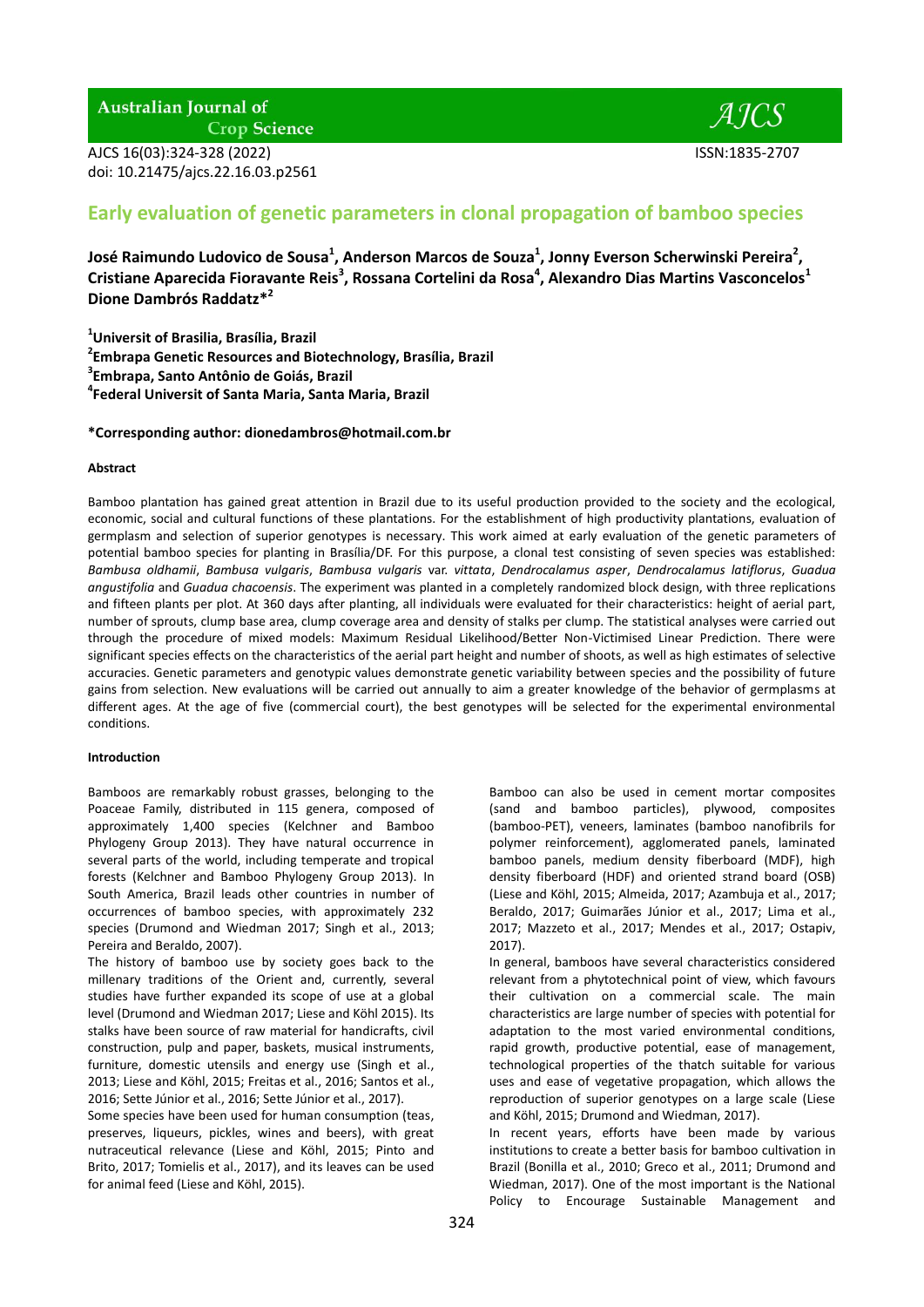## Cultivation of Bamboo (Brazil, 2011).

This law aims to encourage the sustainable management and cultivation of bamboo species, especially among family farmers, recognizing their ecological, economic, social and cultural functions (Afonso and Silva, 2017; Lorenzetti et al., 2017). At the regional level, multidisciplinary actions have been developed by the Bambu Goiás Network. Some important advances have been made in the scientific and technical areas, but there is still a need for further research in several areas.

One of the main areas of research is related the genetic improvement of bamboo in order to improve the adaptive conditions of the species as well as increase productivity and tolerance to biotic and biotic factors and to obtain raw material in greater quantity and quality.

In this context, we aimed to perform an early evaluation of genetic parameters in clonal bamboo installed in the state of Distrito Federal

## **Results and Discussion**

#### *Estimates of selective accuracy*

The estimates of selective accuracy were variable among the characteristics, being considered as very high for height of the aerial part and number of bamboo shoots, high for density of canes in the clump and low for base area of the clump and area of coverage of the clump (Table 1), considered and comparing with the classification proposed by Resende and Duarte (2007).

Since selective accuracy has substantial relevance in assessing the quality of experiments, and consequently, in predicting genotypic, values greater than 70% should be routinely sought (Resende and Duarte 2007).

#### *Deviances analyses*

In the analysis of deviances, significant effects of clones/bamboo species were observed by the LRT test, at 1% probability, for the characteristic's aerial height and number of bamboo shoots. From these results, it can be inferred that there are differences in the performance of the different bamboo species, with possibilities of gains with the selection for these characteristics. On the other hand, no significant effects of clones were observed for the clump base area, clump coverage area and that of the stems per clump, i.e., the behavior of the species was similar for each of the characteristics.

In this study, the characteristics with high accuracy estimates and with significant effects of clones also consist of those that are easier to measure in the field and, consequently, with a lower rate of errors embedded in the estimates, which facilitate the evaluation work. In this sense, only the results for these characteristics will be discussed.

## *Aerial part*

For the characteristic height of the aerial part, the genotypic variance between clones/bamboo species was higher than the residual variance and the latter higher than the environmental variance between plots (Table 2). For the number of shoots, the residual variance was higher than the genotypic variance and the latter higher than the environmental variance between plots. The presence of environmental variance between plots may be associated with the occurrence of small variations present in the area such as declivity, history of use of the cultivation area, among others. As this is an evaluation at the level of a single environment, it is observed that environmental variance may

be inflated by variances of dominance, epistatic and the interaction of genotypes with the culture environment (Vencovsky and Barriga 1992).

However, for both characteristics, high percentages of genotypic variation coefficients were observed, which denotes the presence of genetic variability among bamboo species. Additionally, the relative variation coefficients for the characteristic's aerial height and number of shoots were higher than 1, which confirms the presence of genetic variability among the seven tested bamboo species clones (Vencovsky and Barriga 1992).

## *Inheritability coefficient*

The individual inheritability coefficient in the broad sense was high for the characteristic height of the aerial part and moderate for the number of shoots, both being different from zero according to the confidence interval. Inheritability in the broad sense considers all genetic variance, being important in plant improvement via asexual propagation, because all genotypic variance is transmitted to offspring (Vencovsky and Barriga 1992).

As expected, the mean clone inheritance coefficients were of greater magnitude. The selection based on heritability in the mean of clones is at a higher level of precision than the selection based on individual or plot levels according to Vencovsky and Barriga (1992). This fact results from the reduction of the influence of experimental errors with the use of means instead of individuals. In the case of the present clonal test, only the heritability in the mean of clones is of interest since the selection of clones is not made based on the parcels.

## *Genotypic values*

Table 3 shows the genotypic values for the different bamboo species evaluated. For aerial height, the best performance was obtained by the species *Bambusa vulgaris vittata*, being 63.80% higher than the mean of the population. As for the number of shoots, the *Guadua angustifólia* species obtained the highest number of shoots, being approximately 83% higher than the population average.

The estimated genetic correlation between the characteristics of height of the aerial part and number of shoots was equal to -0.54. Although the estimate is not high, the results indicate that an increase in the height of the stems may lead to a smaller number of sprouts. The estimated genetic correlation between the characteristics of height of the aerial part and number of shoots was equal to - 0.54. Whilst the estimate is not high, the results indicate that an increase in the height of the stems may lead to a smaller number of sprouts.

#### *Genetic variability*

The results show the relevance of the best use of natural genetic variability available in genetic improvement activities focused on the selection and vegetative propagation of superior genotypes. It is worth mentioning that there are some worrisome points regarding the improvement of bamboo. The seed production of bamboo is limited due to the long flowering cycle, which can reach up to 120 years; occurrence of monocarpal flowering, i.e., a single event of massive and synchronous flowering and fruiting; occurrence of seed sterility, low seed viability and extensive polyploidization of the genome (Singh et al. 2013).

In an extensive literature review on research related to genetics and improvement of bamboos, Singh et al. (2013) reported several articles using molecular markers in studies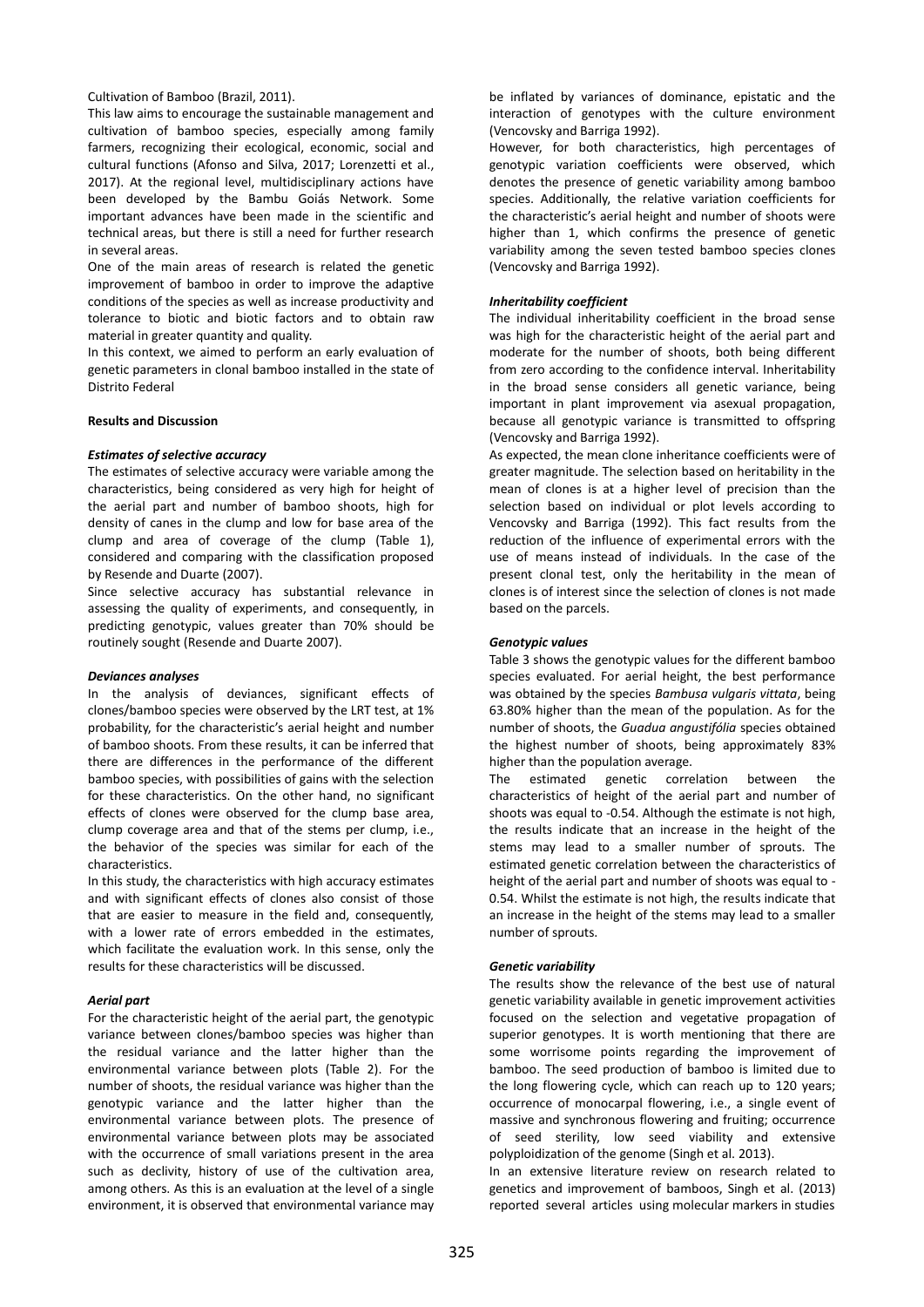| Table 1. Deviances analyses in test of multispecies clones of bamboo, at 360 days after planting. |  |  |
|---------------------------------------------------------------------------------------------------|--|--|
|---------------------------------------------------------------------------------------------------|--|--|

| Sources of              | Characteristics                   |                      |                             |                          |                                   |                                               |                                     |                          |                              |                          |
|-------------------------|-----------------------------------|----------------------|-----------------------------|--------------------------|-----------------------------------|-----------------------------------------------|-------------------------------------|--------------------------|------------------------------|--------------------------|
| variation               | Height of the aerial<br>part (cm) |                      | Number of shoots<br>(unity) |                          | Base of the stalks<br>area $(m2)$ |                                               | Cover area of the<br>stalks $(m^2)$ |                          | Density of stalks<br>(unity) |                          |
|                         | Deviance                          | $\mathsf{LRT}^\star$ | Deviance                    | LRT'                     | Deviance                          | $\mathsf{LRT}^{\scriptscriptstyle\mathsf{t}}$ | Deviance                            | LRT <sup>.</sup>         | Deviance                     | $LRT^+$                  |
| Clones <sup>+</sup>     | 2.809.98                          | 25.75                | 1.465.80                    | $9,93$ **                | $-1.363.46$                       | $0,00^{ns}$                                   | 681,85                              | $0,00^{ns}$              | 1.204,13                     | $0.95^{ns}$              |
| Proportion <sup>+</sup> | 2.805,38                          | 21,75                | 1.479,65                    | 23.78                    | $-1.187.71$                       | **<br>175,75                                  | 865,69                              | **<br>183,84             | 1.264.60                     | $**$<br>61,42            |
| Model                   | 2.784,23                          | ٠                    | 1.455,87                    | $\overline{\phantom{a}}$ | $-1.363,46$                       | $\overline{\phantom{a}}$                      | 681,85                              | $\overline{\phantom{a}}$ | 1.203,18                     | $\overline{\phantom{a}}$ |
| Accuracy                | 0,98                              |                      | 0,94                        |                          | 0,13                              |                                               | 0,07                                |                          | 0,70                         |                          |

<sup>1</sup>Reason test of verisimilitude, with a distribution of 1 degree of freedom;  $^+$  deviance of ajusted model; \*\* significant at 1% probability, by the test of Chi-square, ns - not significant at 1% probability, by the test of Chi-square.

**Table 2.** Estimates of variance components for the different traits in multispecies clones of bamboo, at 360 days after planting.

| Variance                 |                  |               | <b>Characteristics</b> |                    |               |
|--------------------------|------------------|---------------|------------------------|--------------------|---------------|
|                          | Height of the    | Number of     | Base of the            | Cover area of      | Density of    |
|                          | aerial part (cm) | shoots        | stalks                 | the stalks         | stalks        |
|                          |                  | (unity)       | area $(m^2)$           | (m <sup>2</sup> )  | (unity)       |
| $\sigma_g^2$             | 9.061,6251       | 27,0471       | 0,0000                 | 0,0123             | 2,9345        |
| $\sigma_{\text{parc}}^2$ | 523,2996         | 8,3247        | 0,0059                 | 3,6890             | 8,2200        |
| $\sigma_e^2$             | 2.255,1469       | 32,7602       | 0,0037                 | 2,6166             | 14,4177       |
| $\sigma_f^2$             | 11.840,0717      | 68,1320       | 0,0096                 | 6,3179             | 25,5722       |
| $h^2_{q}$                | 0,7653           | 0,3969        | 0,0037                 | 0,0019             | 0,1147        |
| IC                       | 0,6259-0,9047    | 0,2965-0,4973 | $-0,0060-0,0013$       | $-0.0051 - 0.0089$ | 0,0607-0,1687 |
| $h_{mc}^2$               | 0,9758           | 0,8853        | 0,0172                 | 0,0094             | 0,4895        |
| $c^2_{\text{parc}}$      | 0,0442           | 0,1222        | 0,6116                 | 0,5839             | 0,3214        |
| $CV_{qi}(\%)$            | 65,2083          | 43,0542       | 6,7512                 | 5,7274             | 20,7620       |
| $CV_e$ (%)               | 17,7793          | 26,8368       | 88,4740                | 101,6785           | 36,7244       |
| $CV_r$                   | 3,6676           | 1,6043        | 0,0763                 | 0,0563             | 0,5653        |
|                          |                  |               |                        |                    |               |

 $\sigma_g^2$ : genotypic variance;  $\sigma_{\textit{parc}}^2$ : environmental variance between plots;  $\sigma_e^2$ : residual variance;  $\sigma_f^2$ : individual phenotypic variance;  $h_{g}^2$ : heritability in the broad sense; *IC*: confidence interval;  $h^2_{mc}$ : heritability in the mean of clones;  $c^2_{parc}$ : coefficient of determination of the effects of plots; *CVgi* (%): coefficient of genotype variation; *CV<sup>e</sup>* (%): coefficient of residual variation; *CVr= CVgi*/ *CV<sup>e</sup>* (%): coefficient of relative variation.

 **Table 3.** Genotypic values in clones of bamboo, at 360 days after planting.

| Species/clone | Genotypic values (m+g)               |                                |                                    |                                                  |                                 |  |  |
|---------------|--------------------------------------|--------------------------------|------------------------------------|--------------------------------------------------|---------------------------------|--|--|
|               | Height<br>of the aerial part<br>(cm) | Number of<br>shoots<br>(unity) | Base of the stalks<br>area $(m^2)$ | Cover area<br>of the stalks<br>(m <sup>2</sup> ) | Density of<br>stalks<br>(unity) |  |  |
| <b>BO</b>     | 98,5663                              | 7,8578                         | 0,0885                             | 1,9322                                           | 6,7138                          |  |  |
| <b>BV</b>     | 238,4288                             | 8,0349                         | 0,0898                             | 1,9451                                           | 8,1171                          |  |  |
| <b>BVV</b>    | 302,8587                             | 9,7662                         | 0,0880                             | 1,9252                                           | 9,6836                          |  |  |
| <b>DA</b>     | 155,6927                             | 12,1862                        | 0,0882                             | 1,9306                                           | 8,8460                          |  |  |
| DL            | 116,4519                             | 10,9664                        | 0,0879                             | 1,9298                                           | 8,5523                          |  |  |
| <b>GA</b>     | 62,2095                              | 22,1020                        | 0,0877                             | 1,9305                                           | 9,2485                          |  |  |
| GC            | 47,6677                              | 13,6421                        | 0,0889                             | 1,9385                                           | 6,5942                          |  |  |
| Mean          | 145,9822                             | 12.0794                        | 0,0884                             | 1,9331                                           | 8,2508                          |  |  |

BO (*Bambusa oldhamii*), BV (*Bambusa vulgaris*), BVV (*Bambusa vulgaris* var. *vittata*), DA (*Dendrocalamus asper*), DL (*Dendrocalamus latiflorus*), GA (*Guadua angustifolia*) and GC (*Guadua chacoensis*)

of polymorphism and phylogenetic relationships (45); micropropagation using somatic embryogenesis, calogenesis and indirect organogenesis (111); in vitro flowering induction (18), genetic fidelity testing of propagated genotypes in vitro (18) and gene cloning and genetic transformation of (5). These studies have contributed to filling important gaps and generating information on the use of biotechnological techniques for several bamboo species.

However, published studies on evaluations of different genotypes, origins and species at the level of field

experiments, i.e., on classical improvement, seem to be scarce or non-existent, which demonstrates the importance of the present work and the implementation of several other experiments covering as many germplasms as possible, in order to take better advantage of the available natural genetic variability.

These studies are fundamental because they allow testing and selection of superior genotypes regarding the characteristics of interest such as high biomass production, tolerant to biotic and abiotic factors of economic importance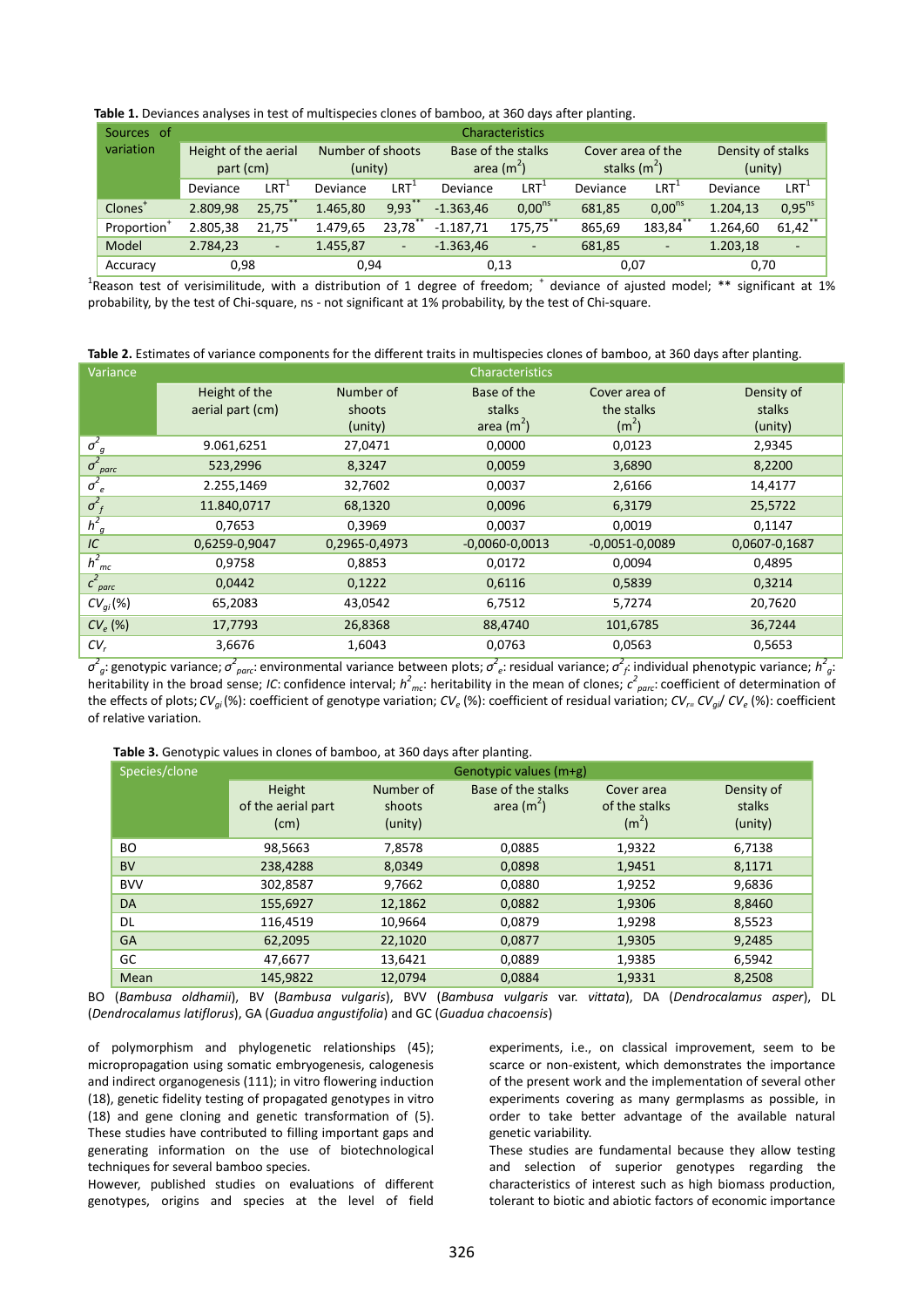such as diseases, insect pests, water deficit, among others. The adequate balance between classical improvement activities and the use of biotechnological tools are fundamental for the generation of bamboo elites' cultivars, similarly to what has occurred routinely with other annual and perennial species.

## **Materials and Methods**

## *Selection of bamboo species*

The selection of bamboo species used in this study was based on criteria such as adaptation to the tropical climate, planting conditions, plant size, rusticity, sympodial growth system and availability of vegetative propagules.

Seven species were defined: *Bambusa oldhamii* Munro, *Bambusa vulgaris* Schrad. ex J.C. Wendl., *Bambusa vulgaris* var. *vittata*, *Dendrocalamus asper* (Schult. & Schult. f.) Backer ex K. Heyne), *Dendrocalamus latiflorus* Munro, *Guadua angustifolia* Kunth and *Guadua chacoensis* (Rojas) Londoño and Peterson.

## *Substrate and irrigation*

As the main form of propagation of bamboos is vegetative, clonal seedlings of each of the seven species were obtained and implanted in a clonal test format. The clonal seedlings were produced in the forest nursery of the University of Brasilia (UnB).

A substrate composed of a 1:1 subsoil sample and Bioplant® was used, which was packed in black polyethylene bags (25 cm x 35 cm), with a volumetric capacity of 875 cm<sup>3</sup>. The irrigation of the seedlings was performed periodically in the early morning and late afternoon, via sprinklers. The production time of the seedlings was 120 days.

## *Study place*

The experiment was implemented in Água Limpa Farm - FAL, also belonging to UnB, located in the Federal District, in the geographic coordinates 15°94'86" South latitude and 47°93'40" West longitude and altitude of 1,100 m. The climate is tropical, with a dry winter (Aw), characterized by a rainy season in summer from November to April and a clear dry season in winter from May to October. The maximum annual average temperature is estimated at 28.5 ºC and the minimum annual average temperature is 12.0 ºC (Alvares et al., 2013).

## *Preparation of planting*

After cleaning the planting site with a crawler tractor, the pits were demarcated with 5.0 m x 4.5 m spacing. The pits with dimensions of 30 cm x 30 cm x 30 cm were opened with the aid of a manual digger. Covering fertilization was performed with 150g of NPK (formula 20-05-20) added to the pit, as recommended by Pereira and Beraldo (2007).

The experiment was implemented in complete randomized blocks, with seven treatments (species), three repetitions and five plants per plot, totaling 15 plants per species in each block. Planting was carried out in March 2016, and replanting was carried out 30 days later.

At 360 days after the planting date, five characteristics were measured: height of the aerial part (cm), number of shoots (unit), clump base area (m<sup>2</sup>), clump coverage area (m<sup>2</sup>) and stem/clump density (unit). To evaluate this last characteristic, a distinction was made between sprouts and stems, the latter less than 50 cm in height.

#### *Statistical analyses*

Statistical analyses were performed using the mixed model procedure, Restricted Maximum Likelihood/Best Linear Unbiased Prediction – REML/BLUP, in the program Computerized Genetic Selection – Selegen and test for chisquare (Resende 2007a).

In the genetic evaluation, the procedure of mixed models was used by means of the following model (Resende 2007b):  $y = xr + Zg + Wp + e$ , were y: data vector, r: vector of the fixed effects of repetition added to the overall mean, g: vector for genotypic random effects, p: vector for plot random effects and e: vector for residue random effects. Capital letters represent the incidence matrices for these effects.

From these analyses, the significance of random effects of the models was obtained by the test of the likelihood ratio (LRT) and the analysis of deviances (Resende 2007b). Accuracy estimates and variance components were obtained for each of the measured characteristics (Resende 2007b). Genotypic values (m+g) of all clones were predicted via BLUP (Resende 2007b).

## **Conclusion**

The results show the presence of genetic variability between species and the possibility of future gains with selection. New evaluations will be carried out annually with a view to greater knowledge of the behavior of germplasms at different ages. This aspect is very important given the lack of research aimed at the classical genetic improvement of bamboo.

At the age of commercial cutting, i.e. at five years of age, selection of the best genotypes for experimental environmental conditions will be carried out. In this opportunity, the selected germplasm can be evaluated in different years of planting and in different types of soils, as a way to prove the superiority of the selected genotypes for the environmental conditions of Brasília and other sites with similar environmental conditions.

#### **Acknowledgments**

CAPES (Coordenação de Aperfeiçoamento de Pessoal de Nível Superior) and CNPq (Conselho Nacional de Desenvolvimento Científico e Tecnológico) for financial support.

#### **References**

- Afonso DG and Silva ZAGPG (2017) Bambu nativo: alternativa de desenvolvimento econômico e sustentável para o estado do Acre. In: Drumond, P. M.; Wiedman, G. Bambus no Brasil: da biologia à tecnologia. Rio de Janeiro: Instituto Ciência Hoje (p. 290-306).
- Almeida JG (2017) Bambu como insumo industrial no Brasil: reflexão sobre o papel da pesquisa na produção do bambu laminado colado (BaLC). In: Drumond, P. M.; Wiedman, G. Bambus no Brasil: da biologia à tecnologia**.** Rio de Janeiro: Instituto Ciência Hoje (p. 439-455).
- Alvares CA, Stape J, Sentelhas PC, Gonçalves JLM, Sparovek J (2013) Köppen's climate classification map for Brazil. Meteorol. 22(6):711–728.

http://dx.doi.org/10.1127/0941-2948/2013/0507

Azambuja M dos A, Affonso SBA, Battistelle RAG, Valarelli I de D, Pereira MA dos R, Silva SAMDA, Lahr FAR (2017) Esquadrias de bambu laminado colado. In: Drumond, P. M.;